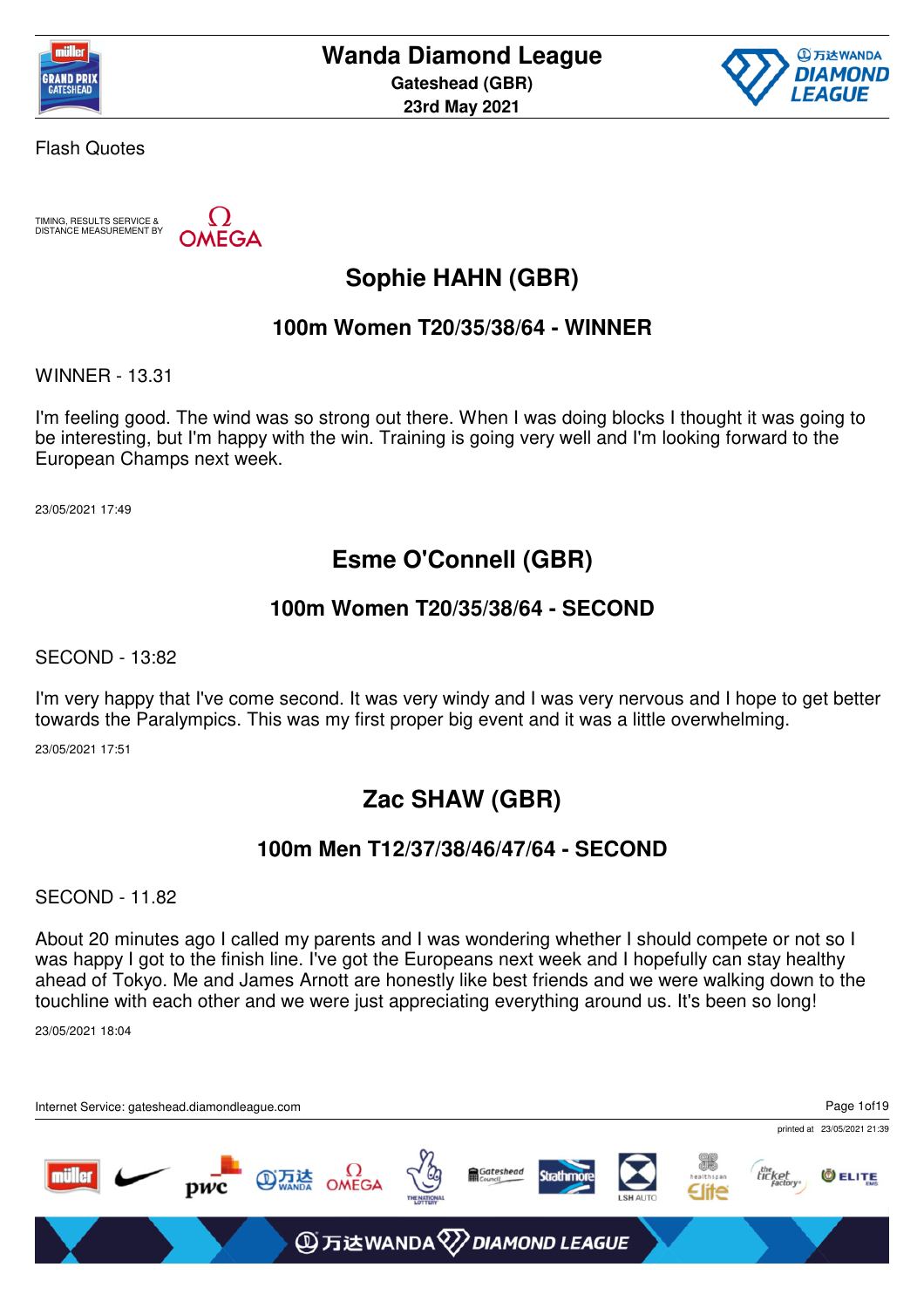



## **Thomas YOUNG (GBR)**

#### **100m Men T12/37/38/46/47/64 - WINNER**

WINNER - 11.71

I feel really good, it was great to be back here and to take the win. The false start confused me becasue I thought we all started well.

But I managed to keep calm and go back and start strongly to get the win.

The wind was strong but it is the same for all the athletes.

23/05/2021 18:04

## **Libby CLEGG (GBR)**

### **200m Women T11/38/44 - SECOND**

SECOND - 30.07

It's been a rough year and that was horrible, the wind was awful. We've made a few changes - Chris is on the outside of me now so it's taken a bit of getting used to and the rope has changed, so it's been a lot to get used to.

I'm looking forward to the Eurpeans and getting back on the international stage. You know, it was nice just getting out there and running properly - it's been a long time since I've been on a track and it was nice to get that first race out the way.

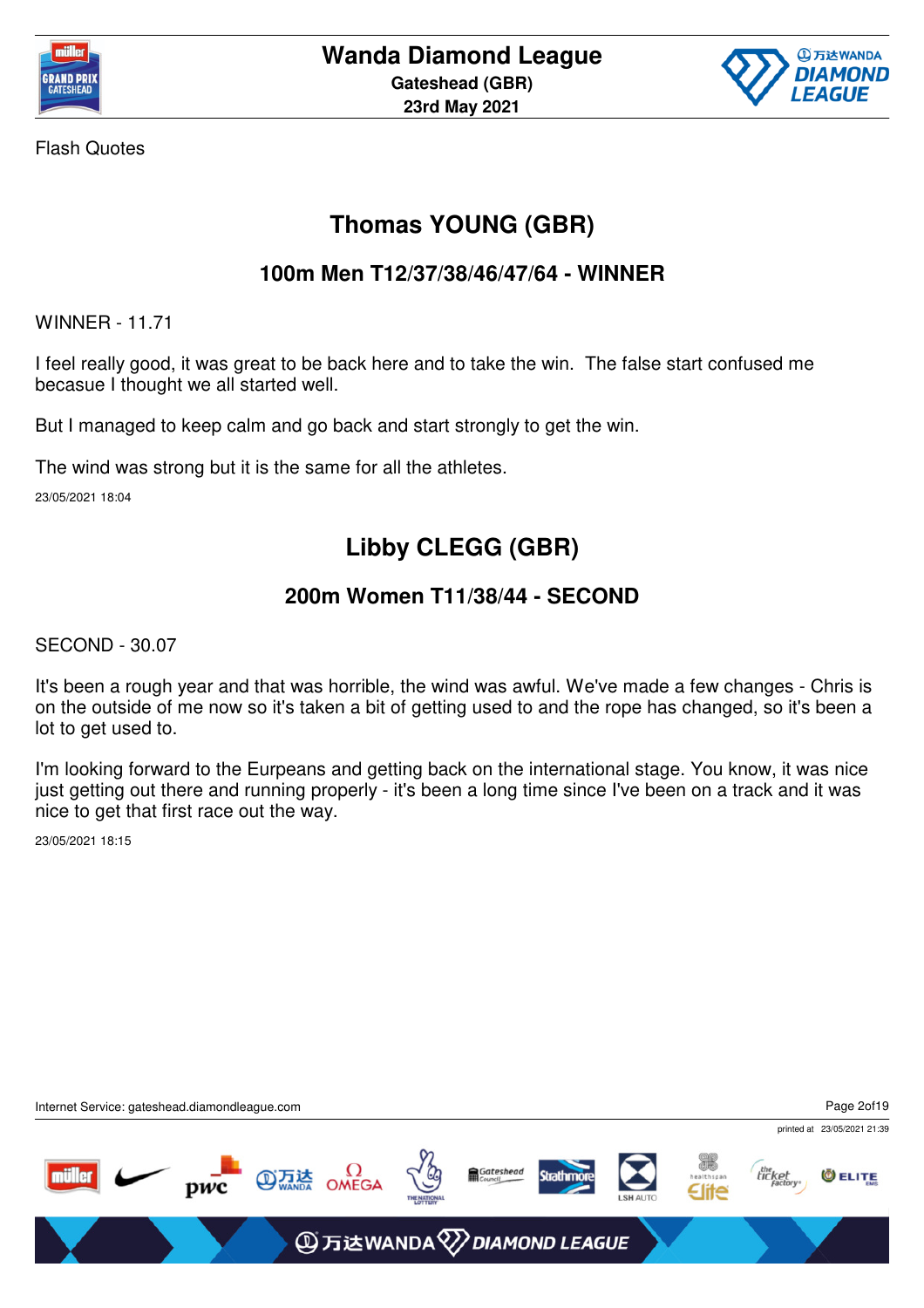



# **Ali SMITH (GBR)**

#### **200m Women T11/38/44 - WINNER**

WINNER - 28.86

That was really good fun. I always enjoy Diamond Leagues. I'm honestly a 400m runner but that was hard as it was a different speed to the 400m.

If it was raining and pouring I didn't care as it was so nice to be back! 23/05/2021 18:21

## **Ethan KIRBY (GBR)**

### **200m Men T20/38/47/61**

SECOND - 24.00

I slowed down, I think I could have gone faster. I think if I'd run through the line I'd have gone faster, but it was like a hurricane out there. I've run that time twice now and I think I've got a lot more to give.

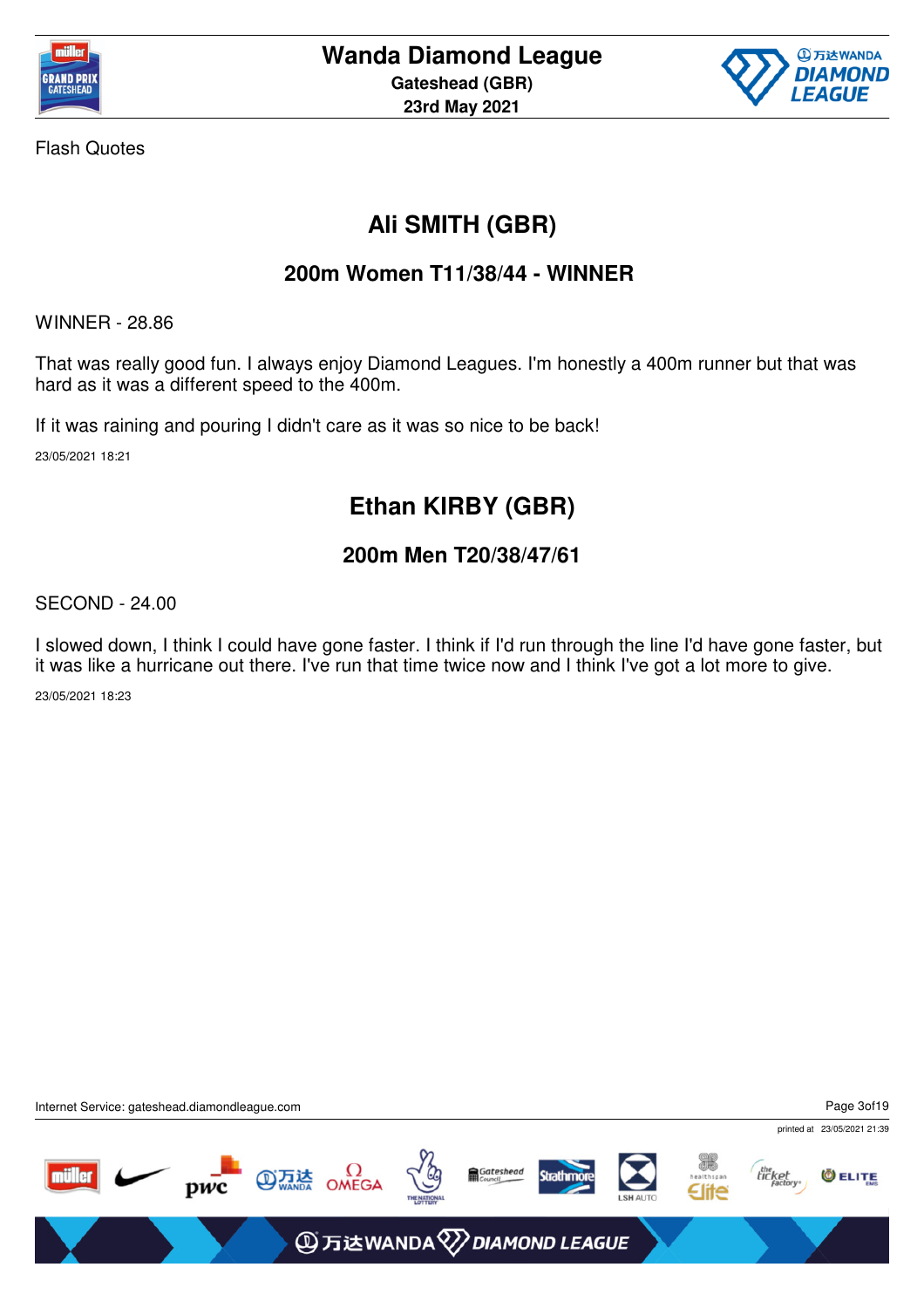



## **Columba BLANGO (GBR)**

#### **200m Men T20/38/47/61 - WINNER**

WINNER - 23.19

It was tough. Conditions were difficult especially on the home straight. I knew the rain was coming but the wind was really strong but I stayed focussed.

I am preparing for the Euros in Poland after qualifying so that was great preparation. I am very much looking forward to that but I am going to enjoy the moment for now.

23/05/2021 18:24

### **Sara Slott PETERSEN (DEN)**

#### **400m Hurdles Women - WINNER**

WINNER - 56.32

I was completely surprised (by the wind). I had no idea the wind would be that strong. When I came off the eighth hurdle everything was going according to plan and I was ready to push and then it was like being hit by something. I think I spent 2% of my mental energy on the wind and it was enough to completely destroy my rhythm. Today it was about getting the win. There were some strong women out there, but of course I wanted to run a second faster.

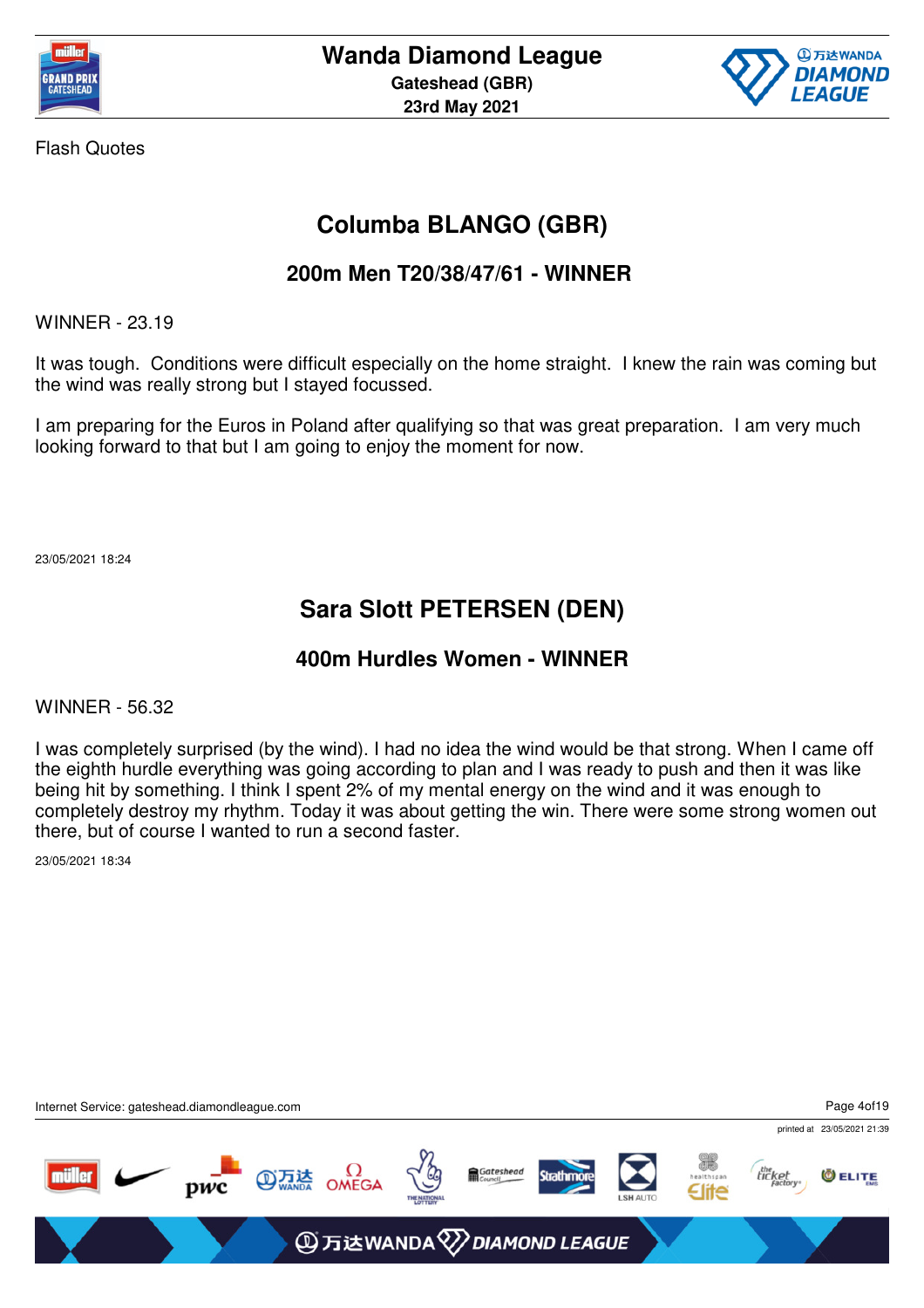



# **Jessica TURNER (GBR)**

### **400m Hurdles Women - SECOND**

SECOND - 56.56

I'm tired. I'm happy with second. It's been a slow start to the season and this is my third race and happy to get a season's best.

It was so windy! I would've liked to get closer to 55.00 though. The last time I was here was for English Schools which is weird.

I'm aiming to get into the Olympic qualifying now and we'll see what happens.

23/05/2021 18:35

## **Stephenie Ann McPHERSON (JAM)**

### **400m Women - SECOND**

SECOND - 51.96

I came out here just to see where I'm at but it wasn't good conditions to run in. I am grateful to come out here and finish injury free.

To see people back in the stands is exciting and it's always good to have people to cheer you on. 23/05/2021 19:05

# **Kendall ELLIS (USA)**

### **400m Women - WINNER**

WINNER - 51.86

It was so tough (coming off the bend into the wind). I had to tell myself to put my head down and fight through it. I'm super excited though - a win is a win.

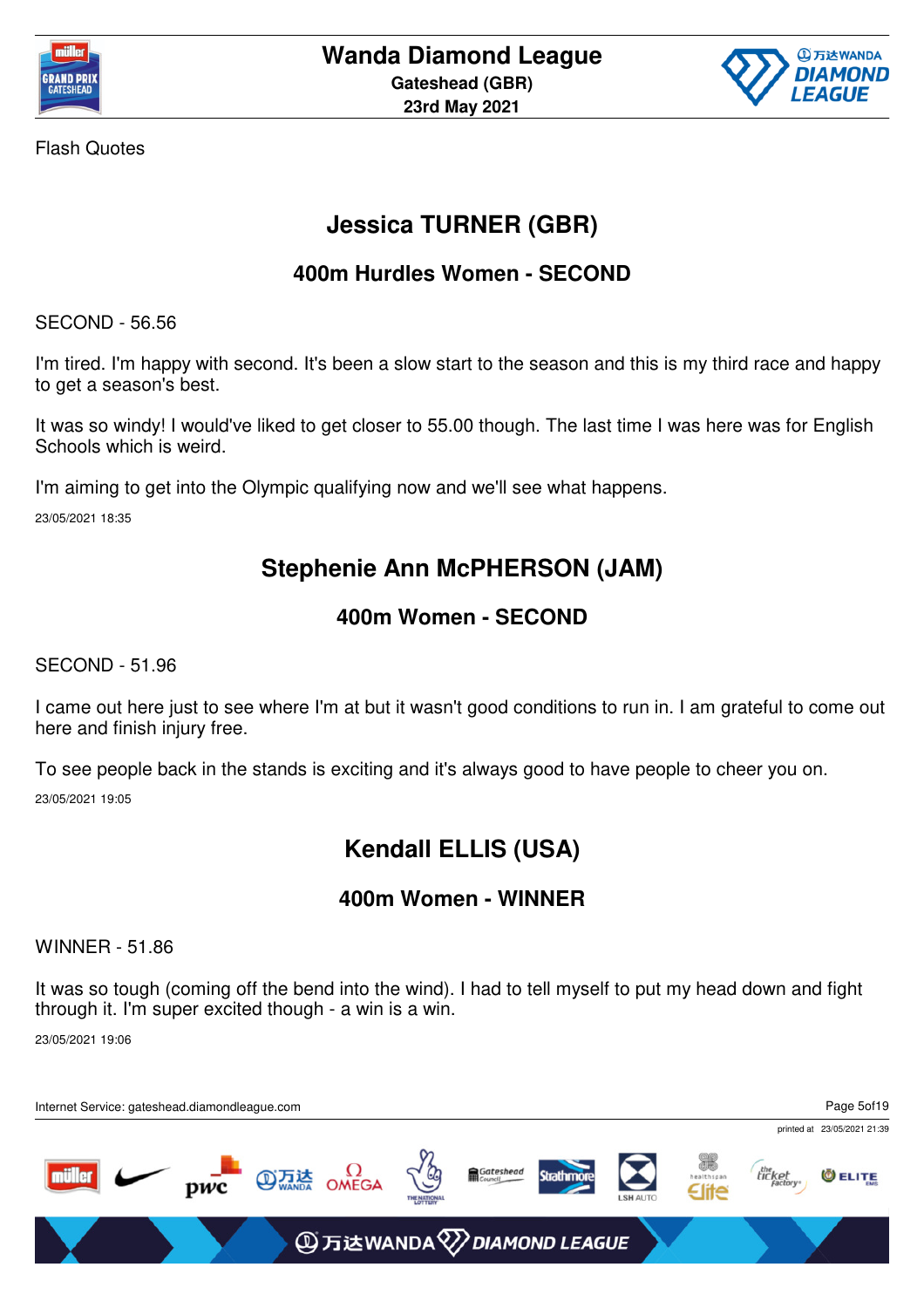



# **Filippo RANDAZZO (ITA)**

### **Long Jump Men**

WINNER - 8.11

Conditions were horrible but the wind was good for me. I was very close to my personal best (8.12) and in this cold 8.11 is a good jump and I win the competiion and I can't believe it.

23/05/2021 19:20

# **Emily BORTHWICK (GBR)**

### **High Jump Women - SECOND**

SECOND - 1.91m

It's just an incredible feeling. To come to a meet like the Diamond League, competing against these world class girls and just being in the mix of it was amazing. I can't ask for more.

I did 1.91m indoors and there's no reason why I can't do that outdoors.

I've been training alongside (Morgan Lake) and it's really pushing me to new heights. Literally! 23/05/2021 19:24

## **Leonard Kipkemoi BETT (KEN)**

### **3000m Steeplechase Men**

SECOND - 8:31.52

It was tough, but I tried my best. It's good for me to know where I'm at now for my preparation for the Olympic Games. I'm now going to correct where I didn't do well.

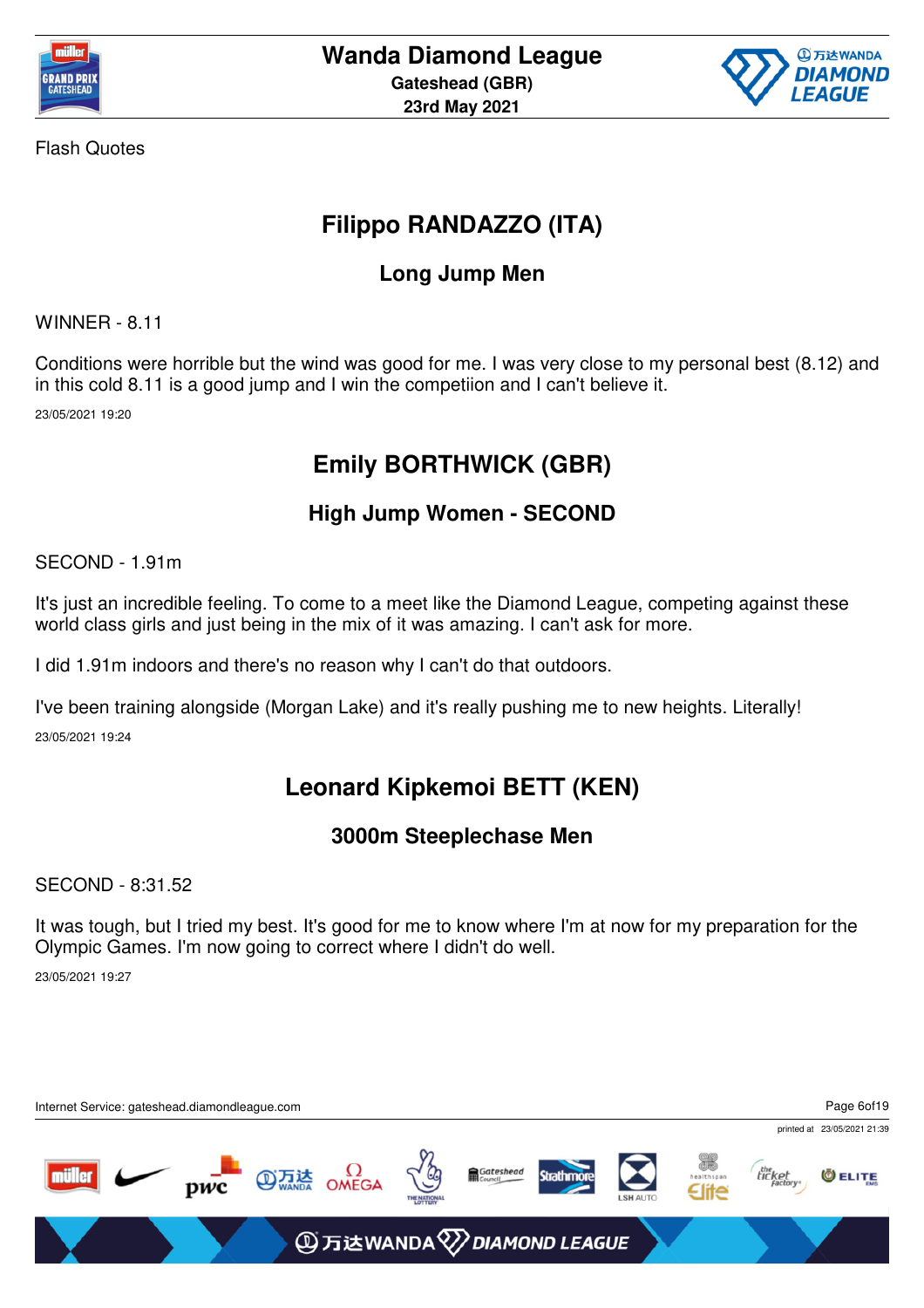



# **Hillary BOR (USA)**

### **3000m Steeplechase Men - WINNER**

WINNER - 8:30.20

The conditions were very tough and I felt the race was slow but my legs were fresh so i wanted to give it a go.

I felt strong all the way through. My training is going well so i am very happy with today's performance.

I head back to the US now to prepare for the trials.

23/05/2021 19:28

### **Phil NORMAN (GBR)**

#### **3000m Steeplechase Men - EIGHTH**

EIGHTH - 8:35.31

It was wet, it was windy which was tough. Of course I am used to it in training but it was hard especially on the back of racing midweek. I felt a little bit flat from the start; maybe a combination of racing a few days ago I'm not sure plus the travel.

I just needed to get stuck in but I wasn't quite with it although I enjoyed being here and running in a Diamond League with a home crowd is great expererince. I'll take it all into my next race.

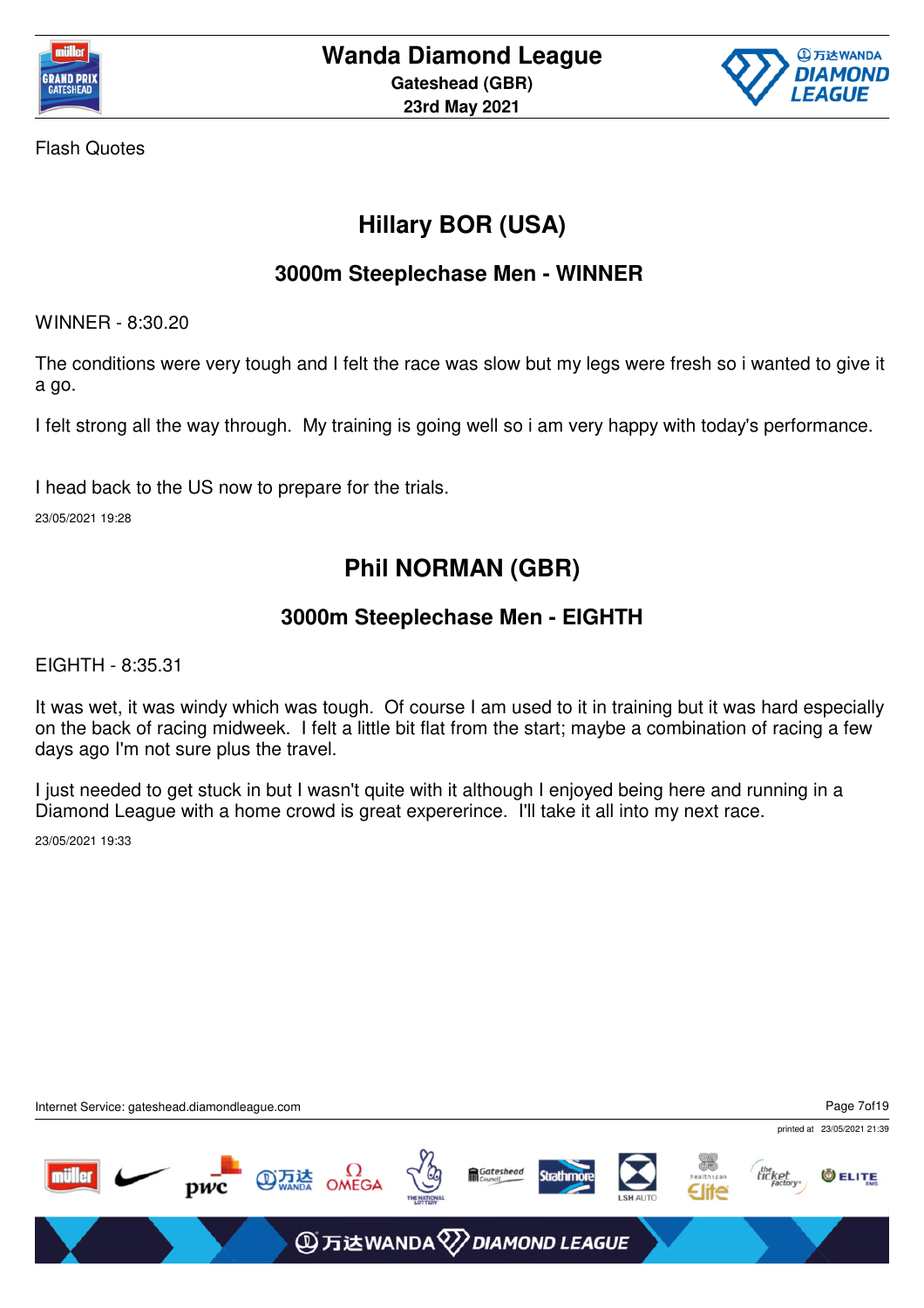



## **Danniel THOMAS-DODD (JAM)**

### **Shot Put Women**

SECOND - 18.46

It's a little bit frustrating because I've been working on a lot of things with my tecnique which I'm still trying to get in competition. I had some really nice throws today but I wasnt able to stay in the ring so that's just one of the things I need to go back to the drawing board and work on.

That's all I can hope for (to refine technique and to come good at the right time). I know with the time I have it's about fine tuning those little things.

I never complain about conditions because you never know what you'll get wherever you go, so you have to be mentally prepared for whatever conditions you get on the day. You have to work with what you can control and that's being in the ring and working with your technique.

23/05/2021 19:36

## **Auriol DONGMO (POR)**

### **Shot Put Women - WINNER**

WINNER - 19.08m

I'm happy as it was a little bit different and I had to win in the last throw.

I'm not used to competing in this type of weather and temperature, which was a little bit difficult for me.

It's really good to see people back and my aim now is to prepare for competitions before the Olympic Games.

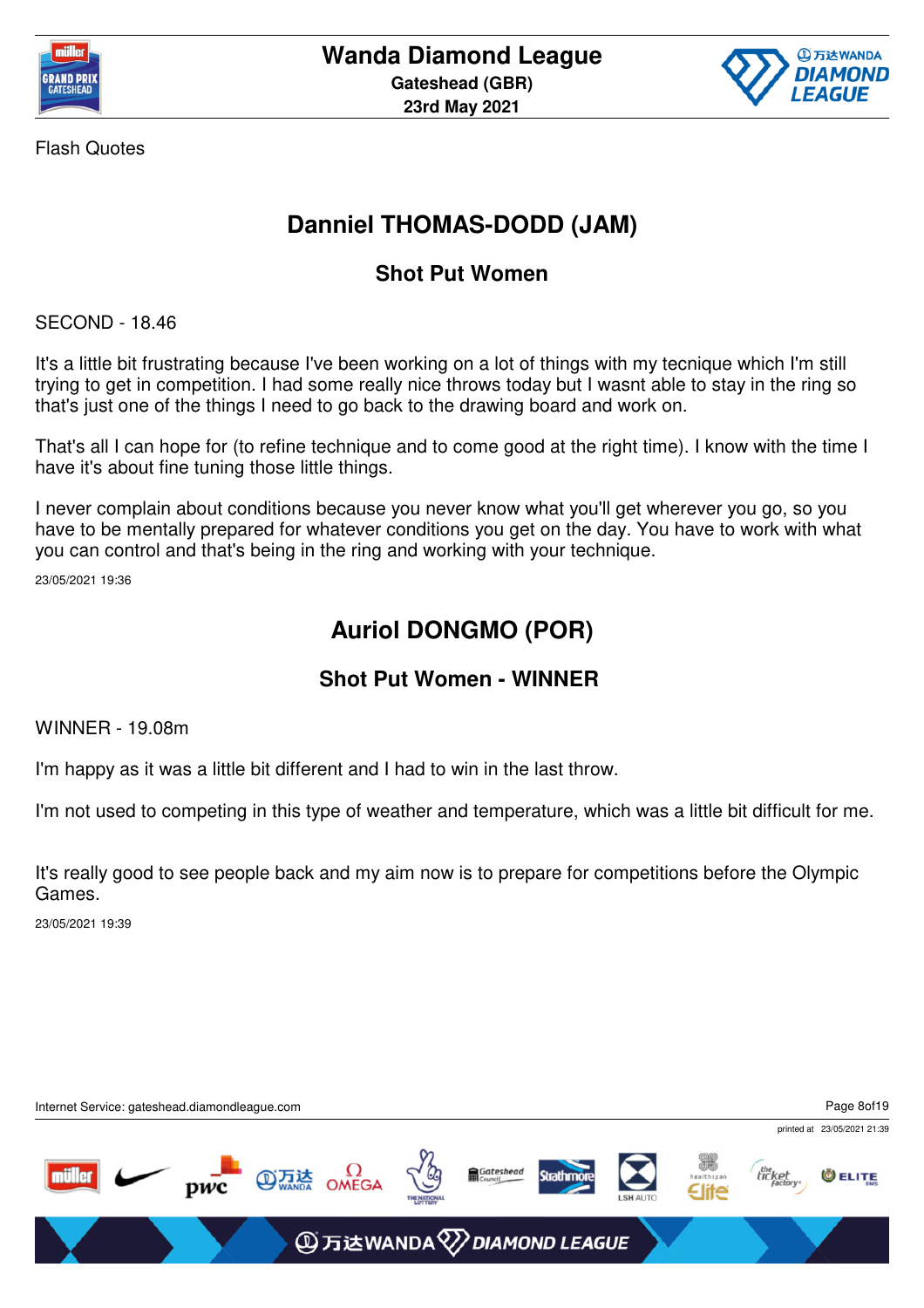



## **Cindy SEMBER (GBR)**

### **100m Hurdles Women - WINNER**

WINNER - 13.28

I am very pleased with that race. To keep it together in those conditions was pleasing. Wow, that negative 3.9 wind, I don't think I have ever run in that much wind so to keep it together and execute the race well it really could have been a lot worse.

I have one more race before trials - I am going back to train and get ready.

23/05/2021 19:44

# **Luca KOZÁK (HUN)**

#### **100m Hurdles Women - SECOND**

SECOND - 13.37

The times were not the best but it was cold and windy so I am happy with the second place tonight. I am in good form and good shape so I am getting better and better.

Running into that huge headwind shows how strong I am. I can build on this.

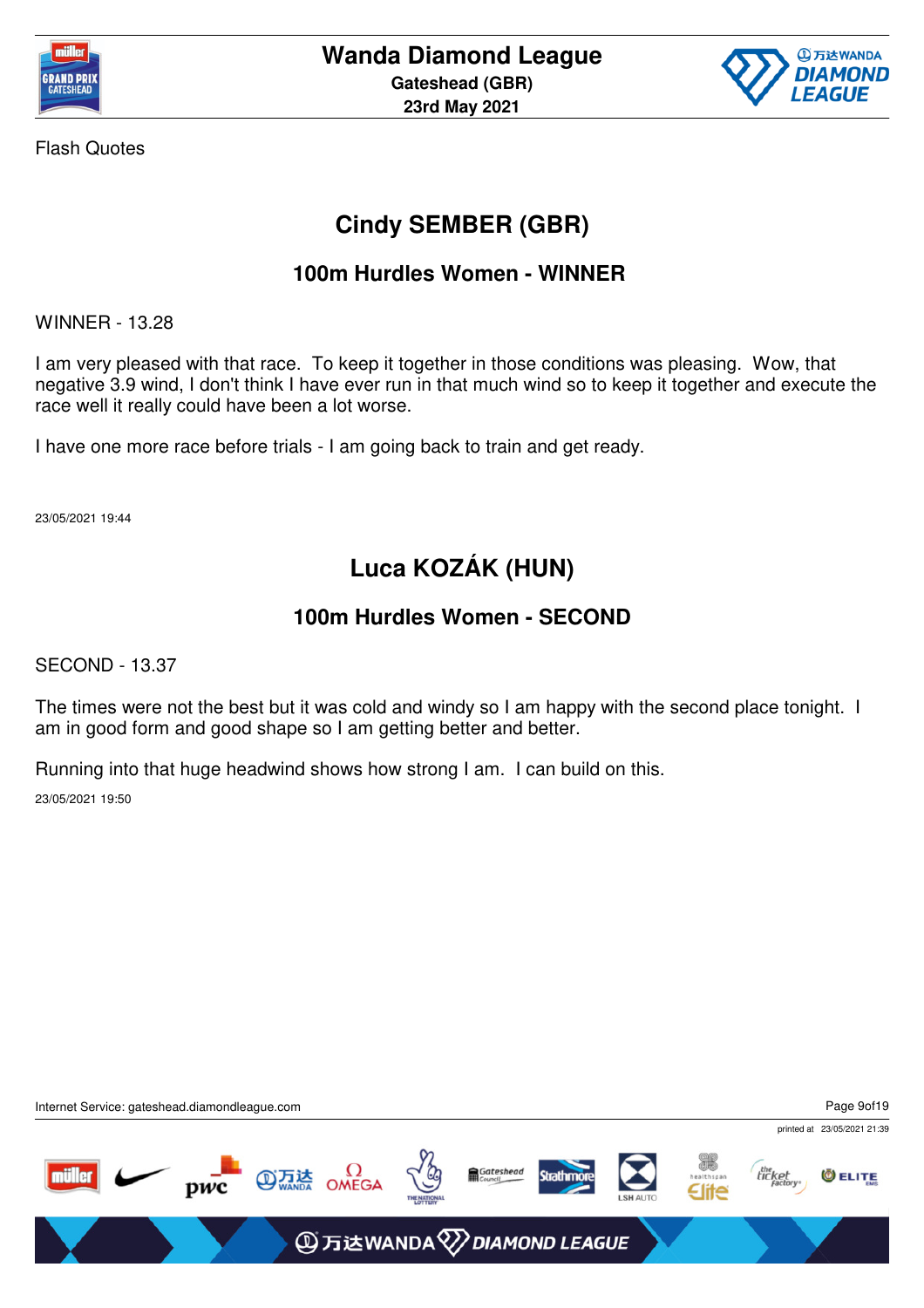



## **Jakob INGEBRIGTSEN (NOR)**

### **1500m Men - WINNER**

WINNER - 3:36.27

This is normal weather back in the west coast of Norway. It's really tricky to run fast in these conditions and it turned out to be a tactical race.

Today really didn't have anything to do with the times, racing in these conditions, because all of a sudden if you get a sudden gust of wind then everything is ruined.

I feel that spectators are eager to see some athletics live and they're really cheering us which helps push us further.

We needed to race to prepare ourselves for Tokyo.

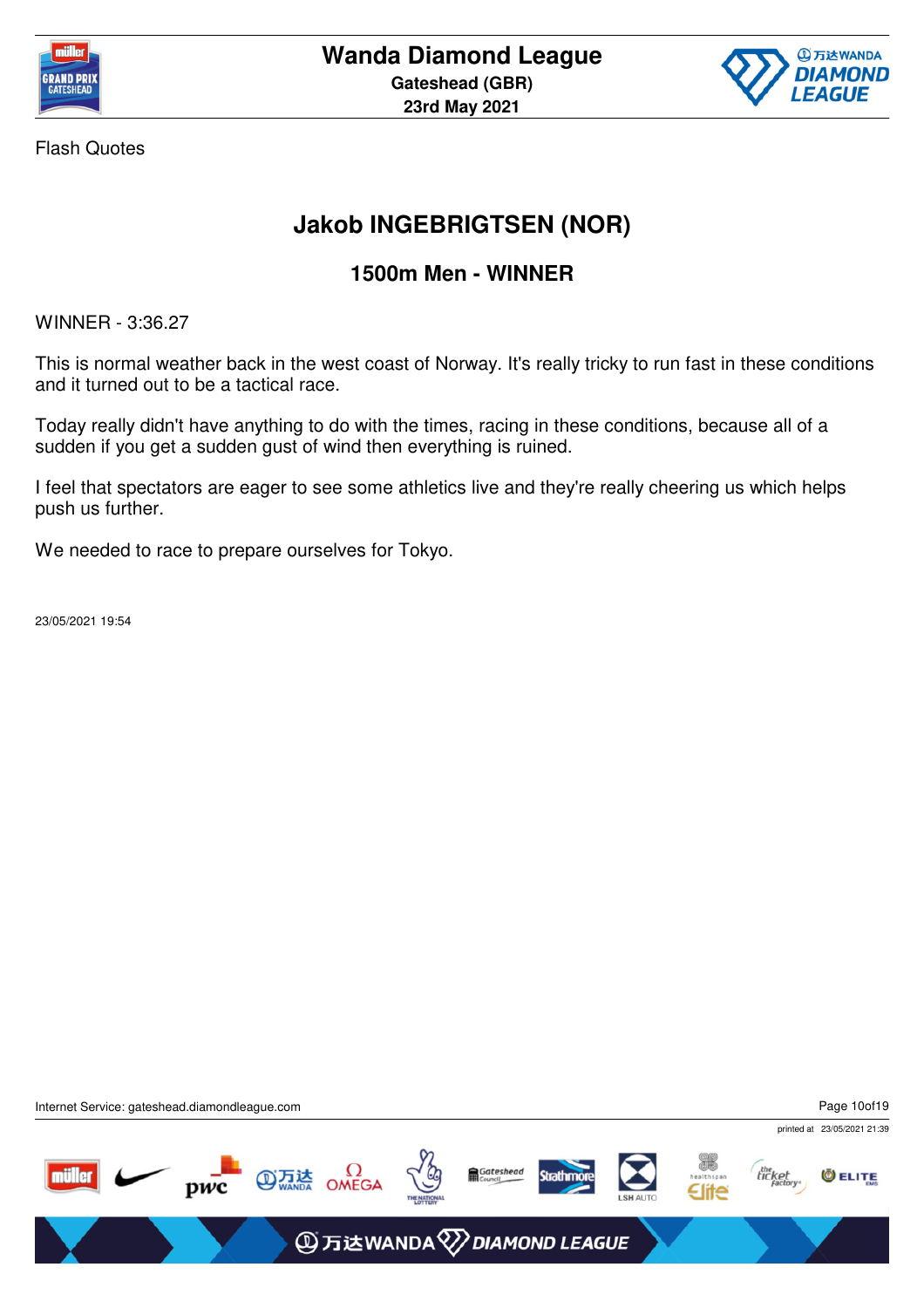



# **Oliver HOARE (AUS)**

### **1500m Men - SECOND**

SECOND - 3:36.58

I've been in America on my own just pushing the pace, but to be in a race like this with talented individuals able to push the pace was a great indication of how my race preparation is going.

Having four Australians in the Diamond League 1500m just shows you where we're at right now and we should be extremely proud.

I haven't had that head to head competition at all so it was a great indication to run with people as talented as that; it was a real treat and I'm really thankful.

I'd never raced a lot of those guys before so to be able to race that tactically and figure where I am and what to improve on, it was is fantastic for me. I watched Diamond League on TV when I was growing up and now I'm here. It was a great opportunity for me and I'm thankful for that.

23/05/2021 19:56

## **Armand DUPLANTIS (SWE)**

### **Pole Vault Men**

SECOND - 5.55

It wasnt ideal (conditions) but what can you do about it? I'm ok, I'm healthy, that's the main thing. 23/05/2021 20:16

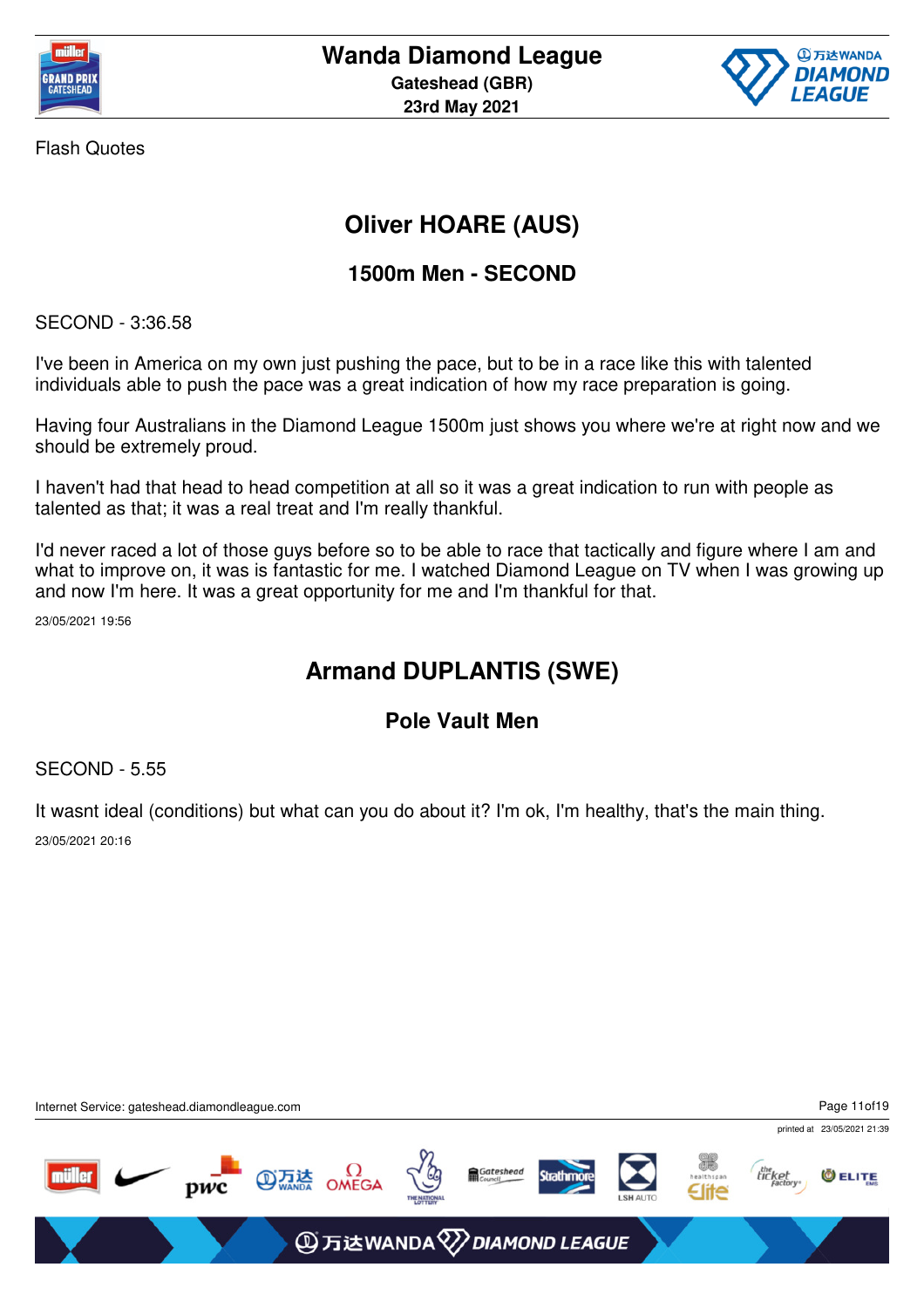



## **Nicholas Kipkorir KIMELI (KEN)**

### **5000m Men - SECOND**

SECOND - 13:10.11

I was in good shape but it was too cold. I tried to push as I was thinking of running sub 13:00 and that's my focus now.

I want to improve my personal best and that's the goal.

My hope is that I can win a medal for my country.

23/05/2021 20:22

# **Mohamed KATIR (ESP)**

### **5000m Men**

WINNER - 13:08.52

It was very rainy and very cold but I'm happy to win. I'm racing next over 1500m in Monaco. 23/05/2021 20:23

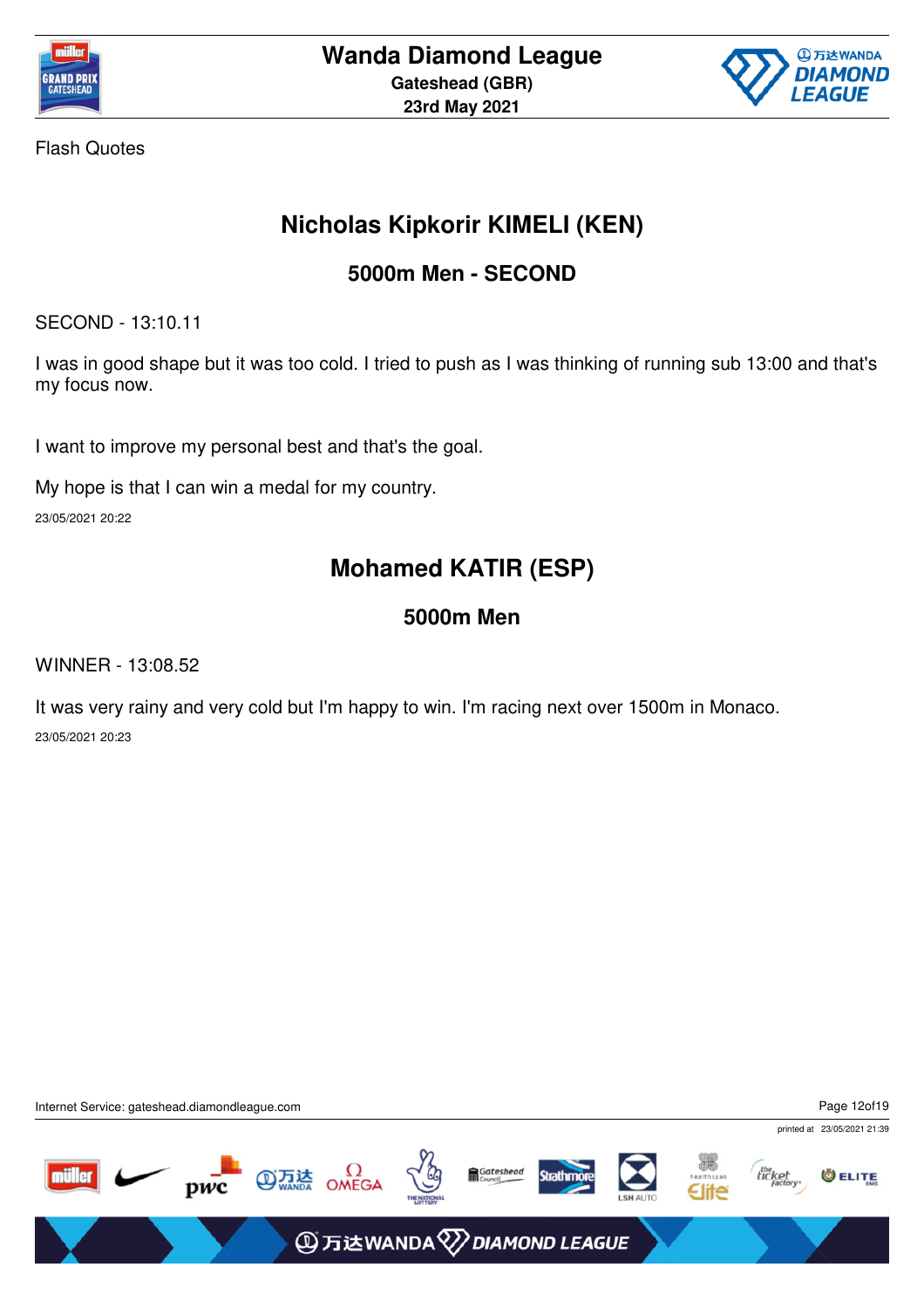



## **Sam KENDRICKS (USA)**

### **Pole Vault Men - WINNER**

WINNER - 5.74

That was the most fun I have had all year! You had people, you had rainy conditions and we all had a good old rousing time out there.

I saw the crowd sitting there, all in pairs, all out in the rain, the British people are amazing; they really know how to enjoy their sport, they know how to get people here and it was so lovely to have people cheering me on. It was tough out there but it would have been much tougher without people, the energy of the crowd behind us was so great.

I haven't beaten Mondo since the World Championships but I would never aspire to say we are on an even footing - but he is on another level but perhaps the conditions brought us to the same level. I just need to be consistent and to be consistent on a rainy day as I am on a sunny day that may be my only chance but he is too good, too talented.

23/05/2021 20:28

## **Sha'Carri RICHARDSON (USA)**

#### **100m Women Final**

WINNER - 11.44

I'm happy with my race. I'm definitely proud that I was able to execute and now I know what I need to go back and work on and what I need to get better at. This won't be the last time that I'm going to line up against these ladies and I want to let the world know and let the ladies know that I'm here to compete just as well as they've done for many years. I'm here to show them what I'm good at.

I'm definitely looking forward to running in some sunshine next week in Doha!

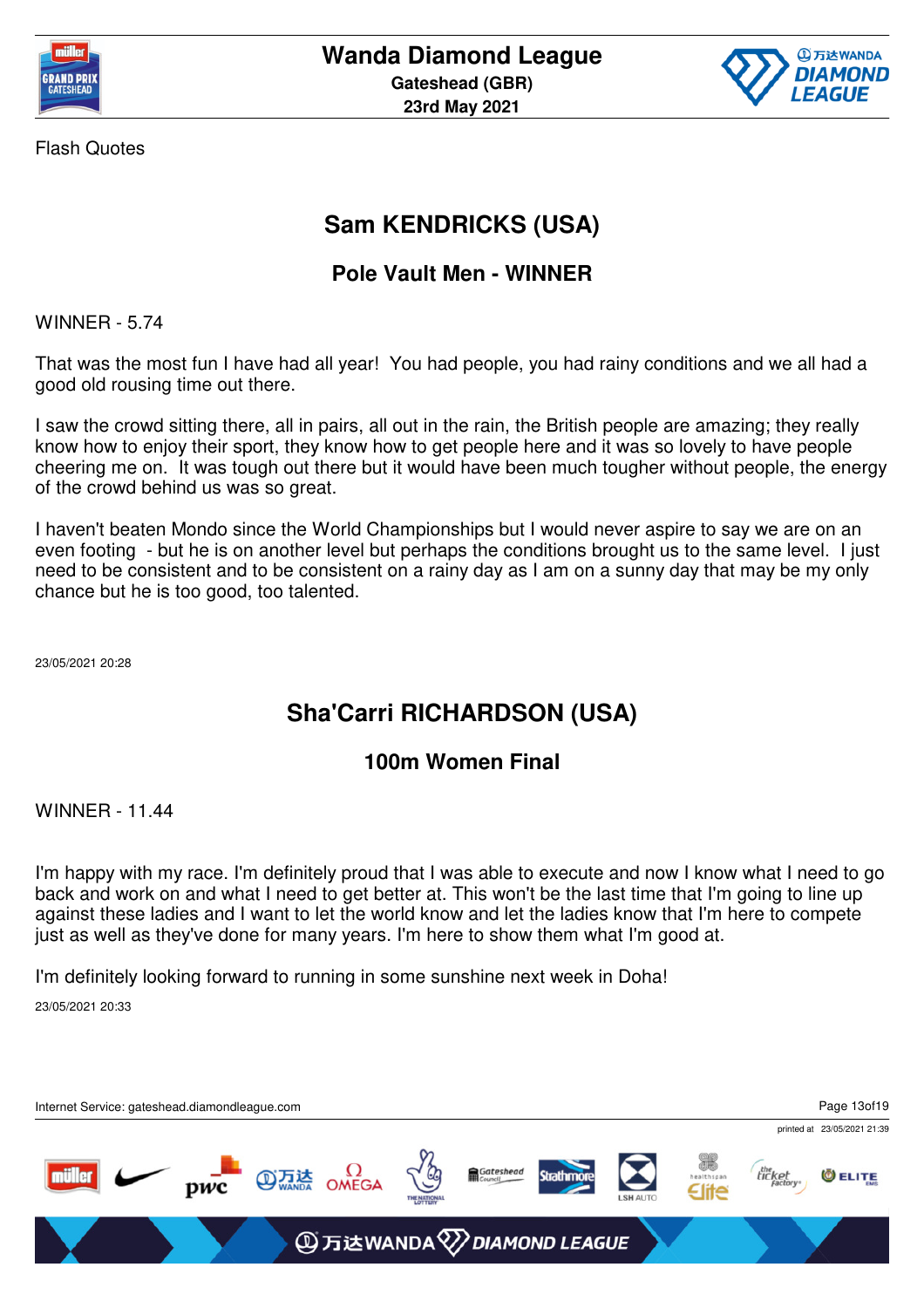



## **Dina ASHER-SMITH (GBR)**

### **100m Women Final - WINNER**

WINNER - 11.35

I feel really good. Conditions were far from ideal for sprinting but the most important thing is to come away with a good result and a win and I was very happy to do that.

I think all in all today was more of an experience but the only thing that can indicate Tokyo is the Olympic final itself.

I want to stay focused, do well and get better from here.

23/05/2021 20:42

## **Marcin KRUKOWSKI (POL)**

### **Javelin Throw Men**

WINNER - 82.61

I wouldn't say it was brilliant but for these conditions it's ok and it's my first Diamond League win.

I've already got qualification for Tokyo so now I'm going to work on my run up and technique.

I was angry to be honest as I wanted good weather to work on my technique and competition is the best training, but I'm happy to win.

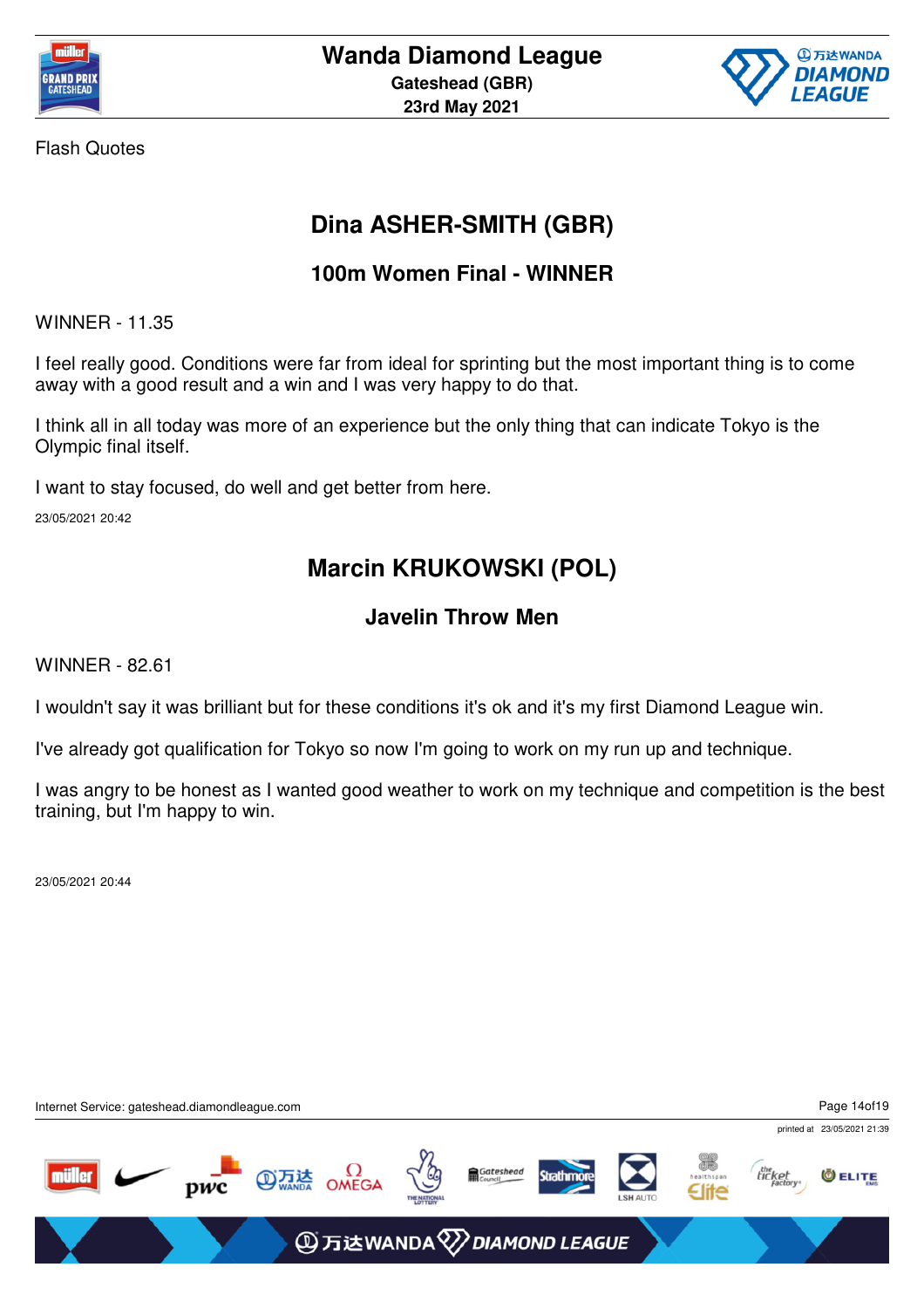



# **Kenneth BEDNAREK (USA)**

### **200m Men - WINNER**

WINNER - 20.33

I felt very good despite the terrible conditions. My coach told me to work on my technique and that's what I did so I am really pleased; I would have liked to run faster but with the rain and a head wind and it was cold so you can only go so far.

I feel happy with my performance; I am in a really good place at this point in the season. I am heading back after Doha for the US trials and I have some things to work on now. I believe the only thing that will stop me making the team is me.

The headand is me trying to not be the boring guy.

23/05/2021 20:47

### **Rababe ARAFI (MAR)**

#### **1500m Women**

SECOND - 4:07.73

This race should have been in Rabat, so Rabat to Gateshead - it was a good run but the rain was not good.

I'm really happy to race after a year of few races.

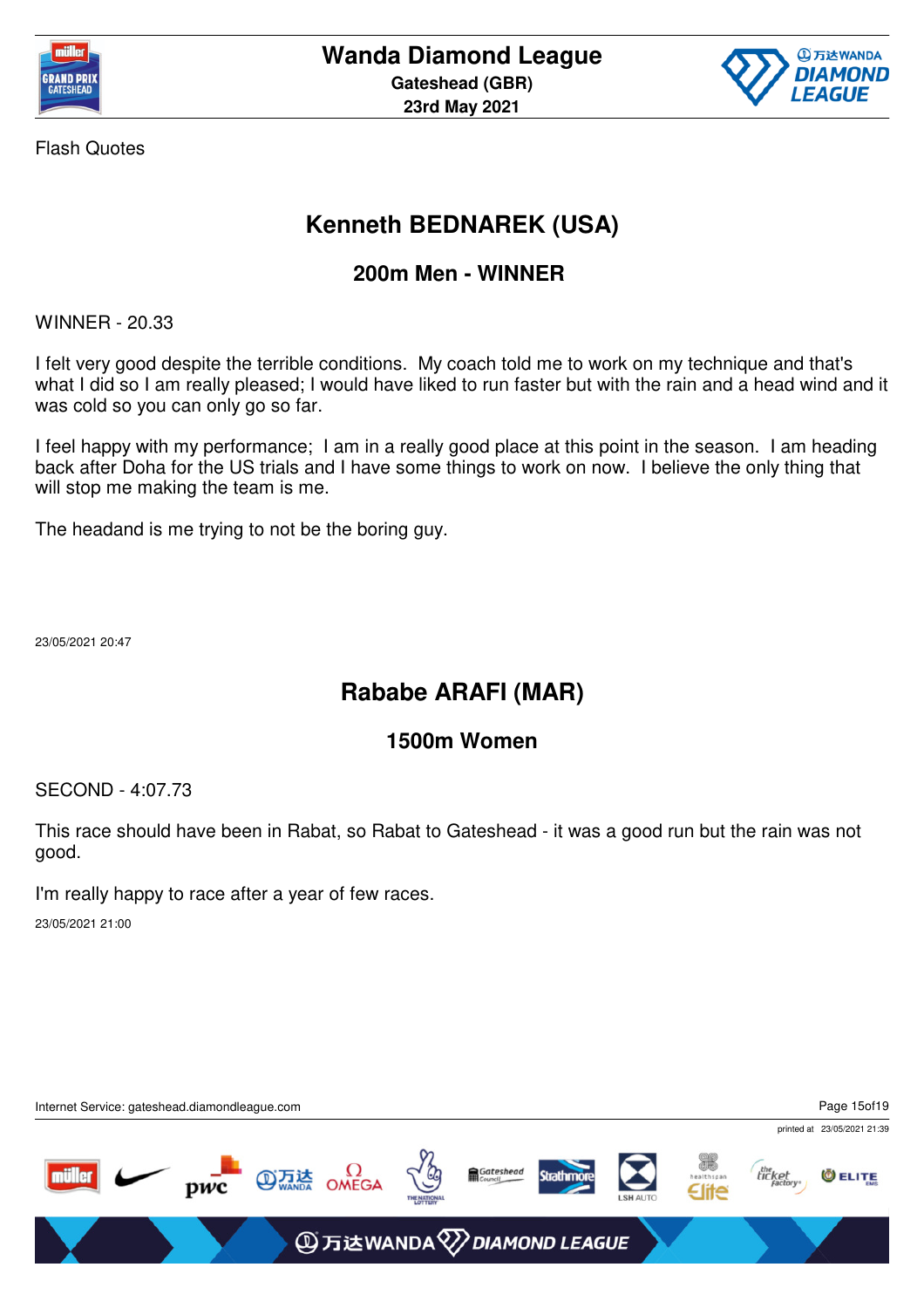



## **Katie SNOWDEN (GBR)**

### **1500m Women - THIRD**

THIRD - 4:08.92

I'm actually really pleased with it considering the conditions as I think we all knew it wasn't going to be the fastest of races. In terms of position, to come awy with third is brilliant.

I think distance running in Great Britain is really exciting, to have all of us Brits in this race was so cool and I'm now looking forward to the trials and preparing for races in the future where I don't have to worry too much about the time.

23/05/2021 21:04

### **Andrew BUTCHART (GBR)**

### **5000m Men - SIXTH**

The best thing about that was the crowd. It was so nice to have the croiwd back, the interact with them at the start line and to hear them through the race was great. It makes all the difference. It makes it so much more fun, even if it is a bad race for me.

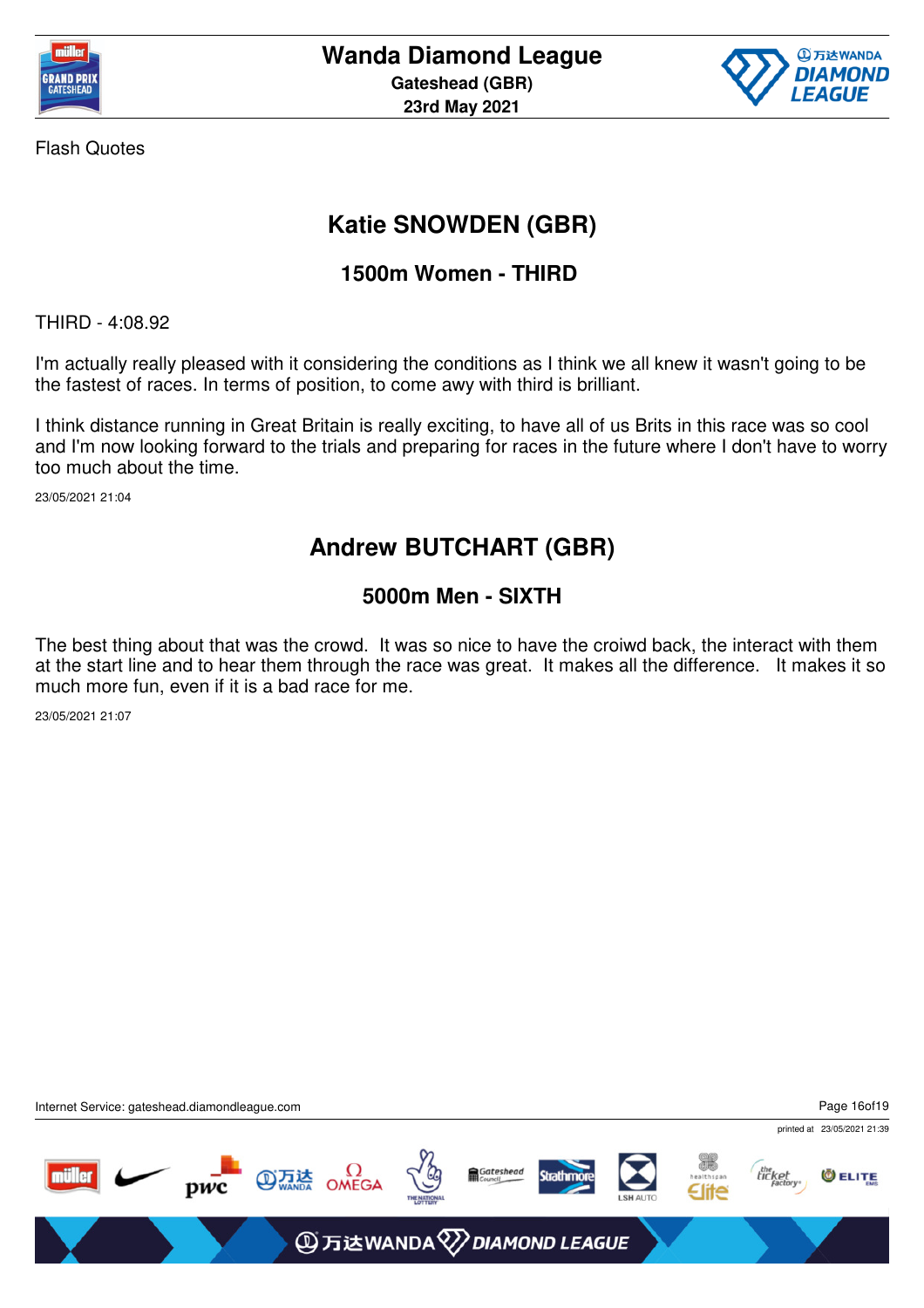



## **Aaron BROWN (CAN)**

### **200m Men - SECOND**

SECOND - 20.79

I feel pretty good. I went into the race with what we knew would be tough conditions. I saw the rain on the forecast and knew that there'd be a headwind and that I'd have to run that pace.

My training partner is Kenny (Bednarek), he's always good off the curve and he finishes pretty strong so I was trying to stick with him as much as I could, so I'm happy.

This is my third race with him now and I'm getting a good idea where I am in comparison to him and now we can get faster together.

There's a lot of greats in the 200m that came before us and we want to represent the sport well so we want to keep the sport alive and pass it onto the next generation in a better place.

23/05/2021 21:09

### **Jake SMITH (GBR)**

### **FOURTEENTH**

It was so tough. I knew the wind would be bad but didn't expect it to be so bad. It was such a great experience but it was just so windy.

My time wasn't fast but it was such a great opportunity.

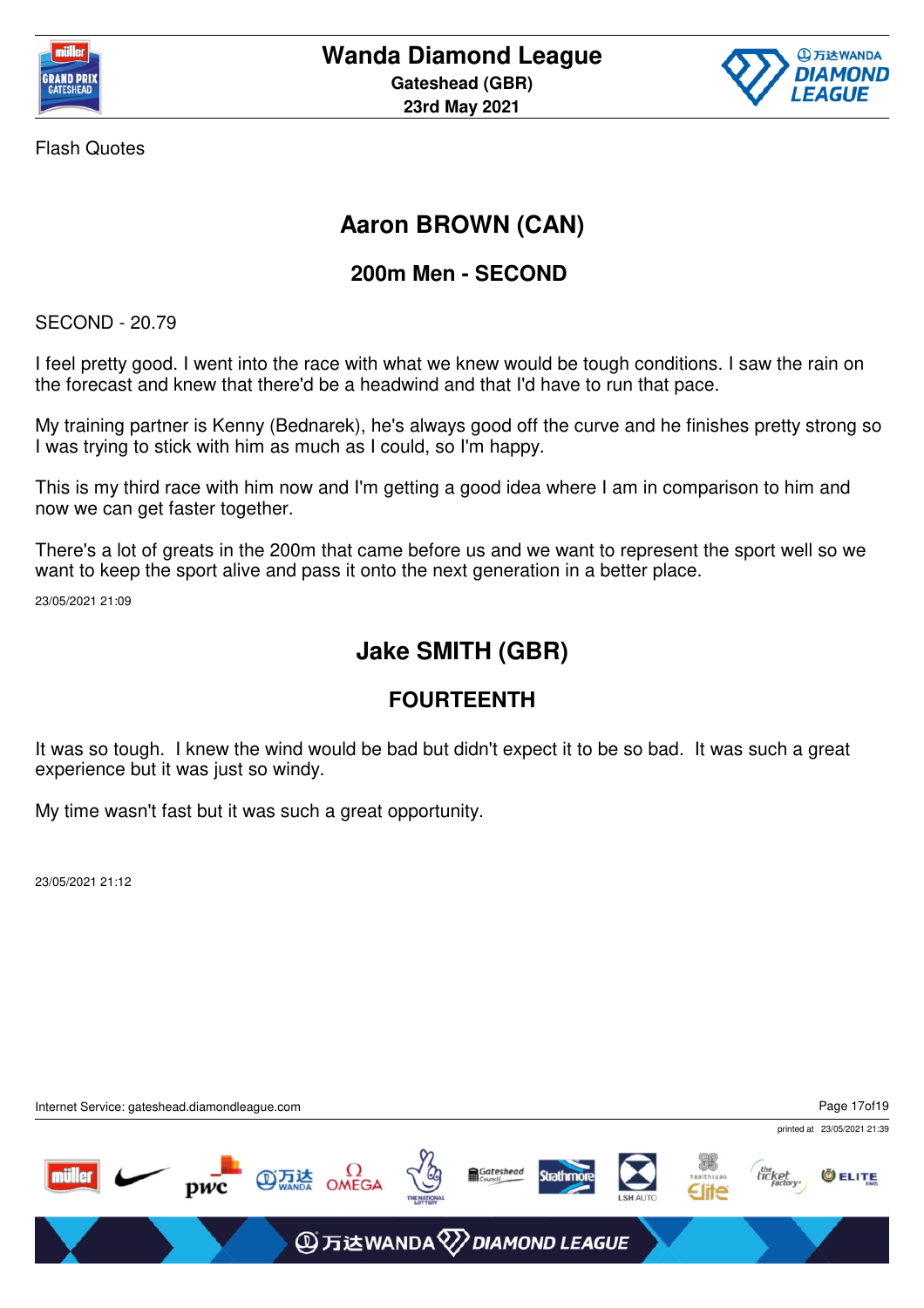



## **Laura MUIR (GBR)**

### **1500m Women - WINNER**

WINNER - 4:03.73

Today wasn't about times, it was about getting out there and getting a win in front of a home crowd.

I'm really, really pleased, I just wanted to sit in and use my strength over the last half, which I did. I'll have to watch the race back but it went really well. I did feel it in the home straight and it was a shame it was that last 100m as well when you're tiring, but I still felt really strong.

It was lovely to compete on home soil and in front of a crowd. It's been such a long time.

23/05/2021 21:15

# **Naomi OGBETA (GBR)**

### **Triple Jump Women - THIRD**

THIRD - 14.29m

I'm so happy with a personal best. I knew it would be wet and windy but I've been training in this weather in Manchester in preparation coming into this meet.

I really didn't expect to come third. I'm a northern girl and I am really used to training in this weather but a lot of people come from warmer climates so it gives me the confidence going further now.

You can expect more personal bests, more smiles and I just want to contuinue to enjoy it.

When Rojas is so close to the world record, it's good to see people get close to that world record and I want to as well.

My mum and dad were in the crowd and just to have a crowd made it so much better and they were amazing.